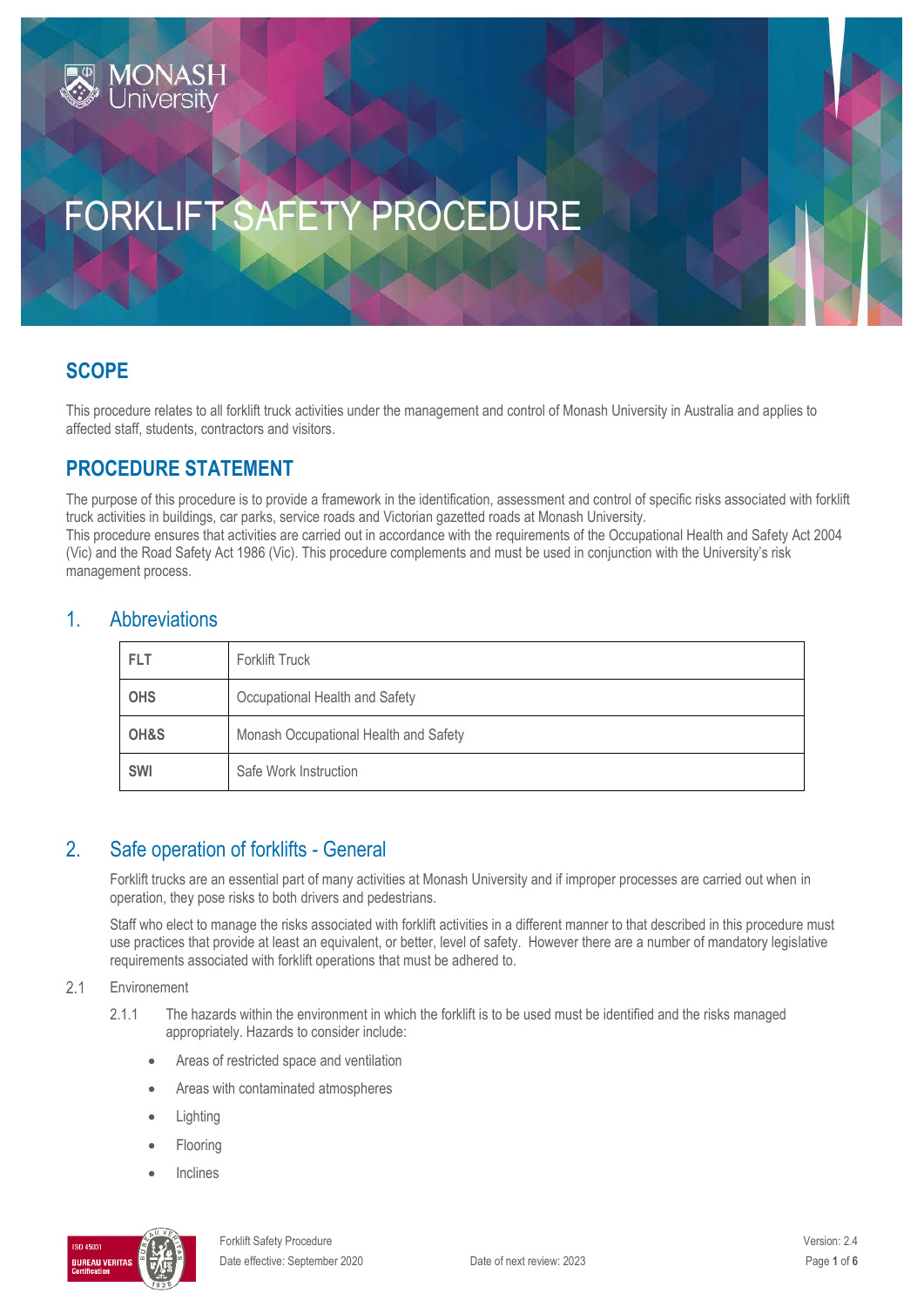- $2.2$ Seatbelts and entry
	- 2.2.1 All FLTs operated at Monash University must be fitted with a seatbelt restraint device. The seat belt, must be worn while operating the FLT.
	- 2.2.2 Three points of contact must be maintained when entering and exiting FLTs.
- $2.3$ Personal protective equipment
	- 2.3.1 Steel capped shoes and fluorescent vest where appropriate must be worn when operating a FLT.
- $2.4$ Passengers
	- 2.4.1 Most forklifts are one person vehicles, and unless an additional seat, footrest and seatbelt is available, passengers must not ride on the forklift;
	- 2.4.2 Riding on the tines of a FLT is strictly prohibited.

#### 3. Forklift truck requirements

- General  $3.1$ 
	- 3.1.1 All FLTs must be fitted with safety devices including warning lights, horn, mirrors, seatbelt restraint systems and reversing beepers.
	- 3.1.2 All FLTs must be placarded with safe working load capacity.
	- 3.1.3 A FLT that is appropriate and adequate for the task to be performed, as determined by specific task assessment, must be used.
- $3.2$ Forklift truck attachments

When an attachment is fitted to a FLT the dynamic and operating characteristics may change, making it necessary to identify the FLT capacity for that attachment and restrict some operating controls, if necessary. All operators must be trained in the use of that attachment and understand its characteristics prior to use.

- 3.2.1 Jibs/extensions/side shift devices/drum holders
	- Attachments such as side shift devices, jibs and extension forks must have rated capacities and information on the type of FLT that is suitable for use in connection with such attachments;
	- The revised capacity when an attachment is used is to be endorsed on the load plate of the FLT.
- 3.2.2 Platforms
	- FLTs and work platforms must conform to AS2359.1.12.3.1 & 2;
	- The FLT must be counterbalanced and have a minimum actual capacity of 1800kg at 600mm load center at maximum lift height or a capacity of 5 times the combined mass of the platform and rated load;
	- The platform must be securely attached to the FLT;
	- The platform may be used to raise people performing minor, special, tasks of short duration, where it is not practicable to use a scaffold or equipment specifically designed to elevate people;
	- Platforms should only be used by persons who have been deemed competent in their use;
	- These platforms should only be attached to a forklift with a nameplate that includes the serial or model number of the platform;
	- Before anyone is raised on a forklift, Safe Work Instructions (SWIs) must be in place. These should include:
		- o means to ensure a person can be rescued if an incident or breakdown occurs
		- o means to ensure access to the work area by passing traffic and/or pedestrians is restricted

#### $3.3$ **Maintenance**

FLT must only be maintained by duly trained authorised persons.

- 3.3.1 Each FLT must be routinely maintained, in accordance with the manufacturers' recommendations
- 3.3.2 The maintenance log for each FLT must be recorded.

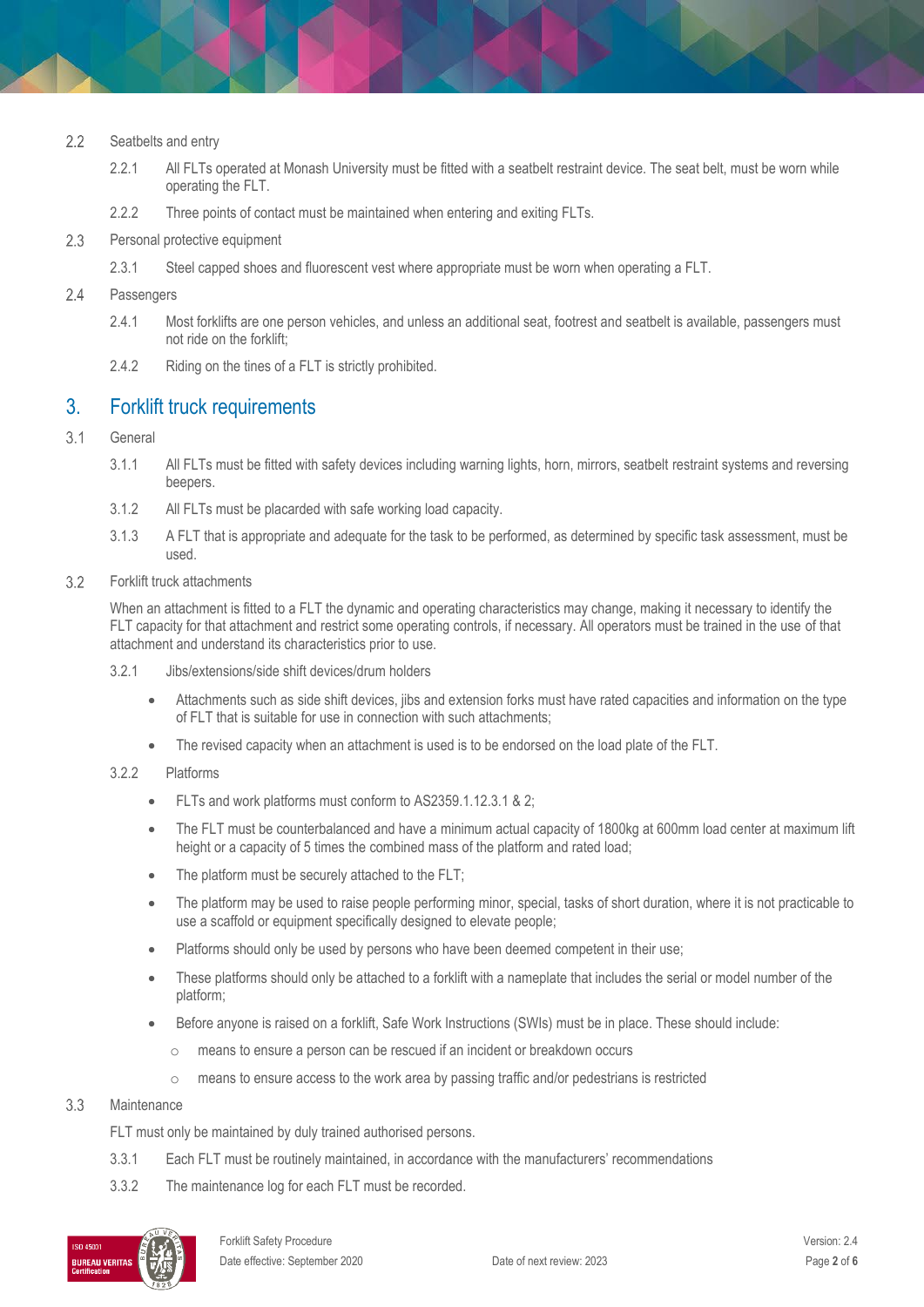#### $3.4$ Operational condition checks

These are required to be undertaken on a daily basis prior to the first operation of the day. The pre-start checklist is be utilised to assist with this task and to record the findings.

- 3.4.1 The pre-start checklist must be completed and signed-off by the first person using the vehicle that day.
- 3.4.2 Any issues must be recorded on the pre-start checklist. The specific issue must be recorded on the reverse of the pre-work checklist and brought to the attention of a manager/supervisor.
- 3.4.3 It is the manager's/supervisor's responsibility to ensure that issues noted during the pre-work check are scheduled for repair and that serious issues are repaired before the truck is used.
- 3.4.4 Pre-start inspection worksheets must be retained and kept for a period of one year.
- 3.5 Isolation of faulty forklift trucks

If the FLT is deemed unfit for purpose then it must be tagged out until the issue is rectified. Isolation must be performed in accordance with the **Isolation of Plant Procedure**.

### 4. Transporting loads

FLT's have the potential to cause serious injuries. There is an increased risk to both the operator and pedestrians when carrying a load that restricts forward visibility. A spotter must be used at all times to direct the FLT driver when visibility is obscured.

- $4.1$ Load capacity
	- 4.1.1 Load capacity ratings must be determined and visible to the operator (typically on the nameplate).
	- 4.1.2 Operators must ensure that all processes are conducted within capacity.
- $4.2$ Moving loads
	- 4.2.1 During FLT movements between locations, the tines must be lowered as low as practicable to the ground.
	- 4.2.2 The mast of the FLT must be tilted rearward during FLT movements, when practicable to do so.
- 4.3 Unbalanced loads
	- 4.3.1 Risk management requirements for FLT operation must be reviewed with regard to the specifics of the job together with any additional risks that may be present and documented i[n SARAH.](https://www.monash.edu/ohs/info-docs/safety-topics/risk-management-and-work-safe-instructions)
	- 4.3.2 Consideration must be given to the appropriateness of the FLT for the task to be performed. An alternative must be sought if it is deemed inappropriate.
	- 4.3.3 Controls such as tie down straps and stabiliser ropes should be considered.
	- 4.3.4 The risk management of the transportation of unbalanced loads must be included in the SWI.

### 5. Traffic Management

- $5.1$ Forklift truck traffic management plans
	- 5.1.1 A traffic management plan is essential to address the risks associated with FLT use in the University environment. The traffic management plan must ensure complete physical separation of FLTs from pedestrians within the work area, as far as is reasonably practicable. This can be achieved by using barriers, distance and timing of deliveries.
	- 5.1.2 If FLTs and people cannot be physically separated then the traffic management plan may use a range of controls including:
		- FLT/pedestrian exclusion zones;
		- Safety zones for truck drivers;
		- Safety barriers, floor markings, mirrors;
		- Signage:
		- Speed limiting devices.
		- **Spotter**

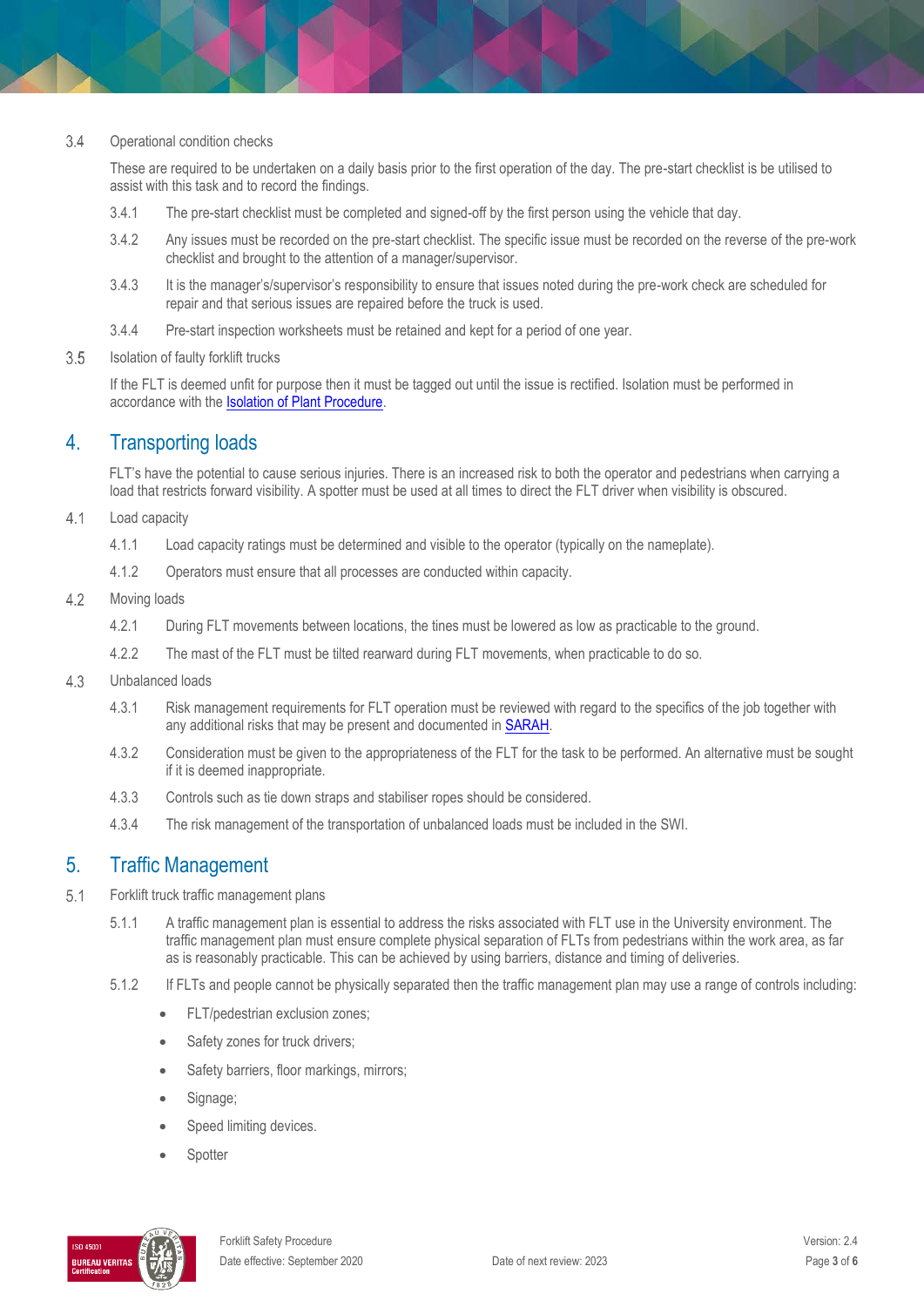#### 5.2 Travel on gazetted roads

Any FLT travelling on a gazetted road must be registered to do so.

### 6. Responsibility for Implementation

- $6.1$ A comprehensive list of OHS responsibilities is provided in the documen[t OHS Roles, Responsibilities and Committees Procedure.](https://publicpolicydms.monash.edu/Monash/documents/1935644) A summary of responsibilities with respect to FLT activities is provided below.
	- 6.1.1 **Head of Academic/Administrative Unit**: It is the responsibility of the head of the unit to ensure that satisfactory provisions for health and safety are made for FLT activities organised by their Unit. The head of the academic/administrative unit is responsible for ensuring that all FLT activities associated with their unit are conducted in accordance with this procedure.
	- 6.1.2 **Staff Member in Charge (Organiser)**: The staff member in charge must ensure that the risks associated with FLT activities are controlled so far as is reasonably practicable. Consideration must be given to:
		- Identifying hazards that may be encountered during the activity;
		- Assessing the risks associated with those hazards;
		- Implementing controls to minimise the risks to health and safety;
		- Consulting with all employees that may be directly affected by the forklift activity;
		- Ensuring that the responsibilities for health and safety are communicated to all relevant persons.
	- 6.1.3 **Supervisors/Managers**: Supervisors of FLT activities must:
		- Participate in the risk management process as appropriate;
		- Ensure operators hold a current high risk work licence for FLTs;
		- Ensure operators are competent in operating the specific FLT;
		- Ensure that safe working practices are developed;
		- Ensure operators are instructed in those safe working practices;
		- Ensure that operators are provided with local information with regard to the work environment; and
		- Monitor to ensure these safe working practices are being implemented.
	- 6.1.4 **Forklift Truck Operators**: Must: Hold a current high risk work licence for FLTs (unless under direct supervision for the purpose of training);
		- Ensure they are familiar with the specific FLT, in the specific environment, prior to commencing operations;
		- Adhere to any verbal or written direction relating to the FLT activity, and attending any toolbox meeting;
		- Take action to identify potential hazards prior to the start of work;
		- Take action to avoid, eliminate or minimise hazards of which they are aware;
		- Report all hazards/incidents to their supervisor and enter them into SARAH;
		- Comply with safe work instructions; and
		- Ensure that the forklift is registered and that they hold a current drivers licence, if operating the forklift on a gazetted roadway.
	- 6.1.5 **Staff**: Must:
		- Adhere to all occupational health and safety instructions pertaining to forklift activities; and
		- Not operate a FLT if they do not hold a current FLT licence.
		- Only operate an FLT under direct supervision for the purpose of training.

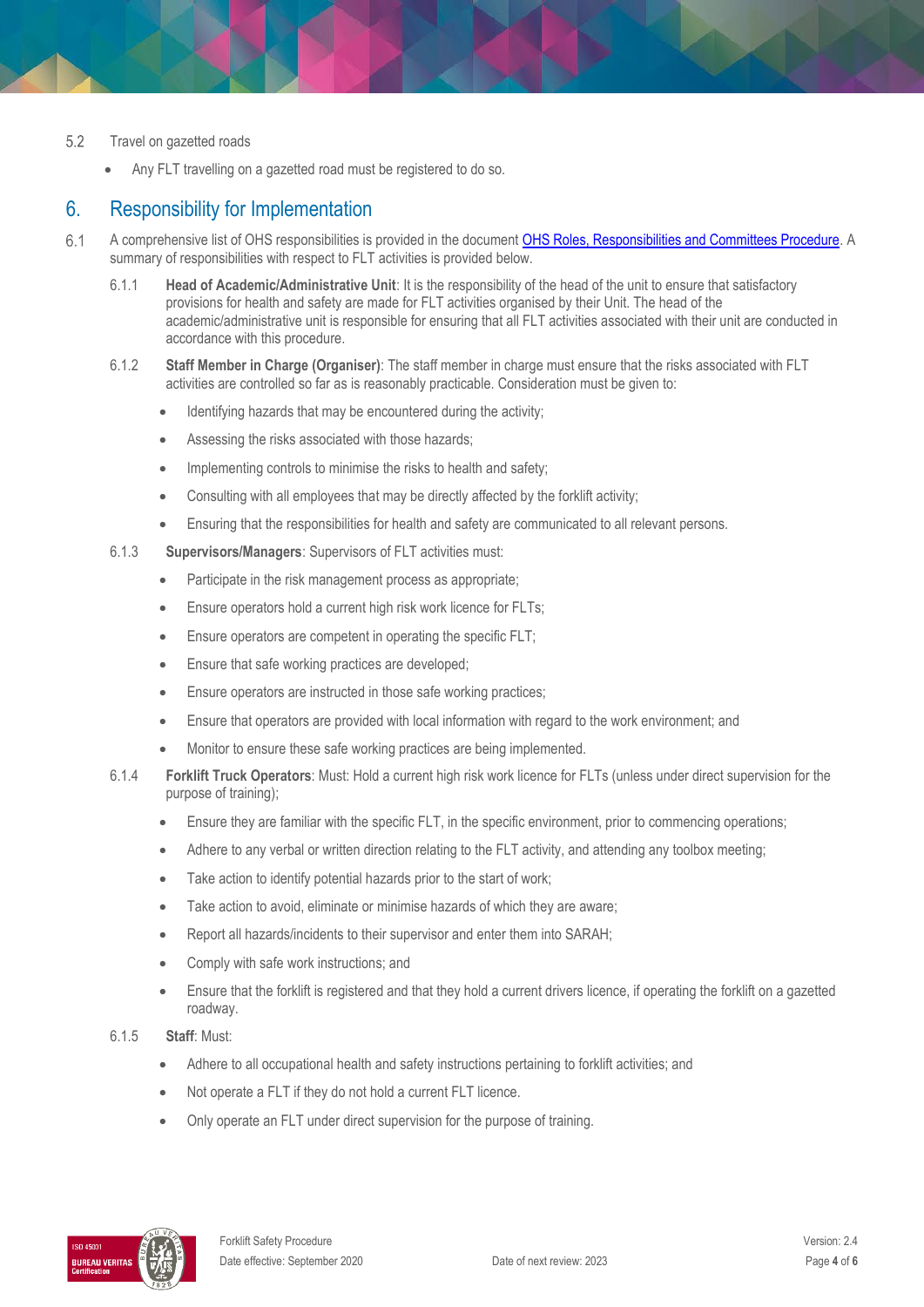# 7. Tools

 $7.1$ The following tools are associated with this procedure and can be accessed via Forklifts - [Occupational Health & Safety:](http://www.monash.edu/ohs/info-docs/safety-topics/forklifts)

- **•** Forklift Pre-Start Checklist
- Authorisation to Drive Forklift form

### 8. Records

 $8.1$ For OHS Records document retention please refer to: [OHS Records Management Procedure.](https://publicpolicydms.monash.edu/Monash/documents/1935642)

# **DEFINITIONS**

A comprehensive list of definitions is provided in the **Definitions tool**. Definitions specific to this procedure are provided below.

| <b>Key word</b>              | <b>Definition</b>                                                                                                                                                                                                                                                                                                                                                                   |  |
|------------------------------|-------------------------------------------------------------------------------------------------------------------------------------------------------------------------------------------------------------------------------------------------------------------------------------------------------------------------------------------------------------------------------------|--|
| <b>Forklift Truck</b>        | A forklift truck (FLT) is a specific type of powered mobile plant that can be used to lift, stack and<br>transfer loads. They typically have pronged platforms (tines) that can be raised/lowered for insertion<br>under a load. However, they can also be fitted with alternative lifting attachments. They can be<br>powered by electric, diesel, petrol or liquid petroleum gas. |  |
| <b>Forklift Operator</b>     | A person who holds a current licence to perform high risk work for FLT operation, and who has<br>demonstrated competency in doing so. A person may operate a forklift for the purpose of being<br>trained to obtain a high risk work licence when under the direct supervision of a licenced person.                                                                                |  |
| <b>Register of Operators</b> | A register containing copies of the current licence (including expiry date and local training record).                                                                                                                                                                                                                                                                              |  |
| Mast                         | A support member providing guide ways that permit vertical movement of the carriage.                                                                                                                                                                                                                                                                                                |  |
| <b>Rated Capacity</b>        | The maximum capacity that the FLT is designed to lift as determined by the manufacturer.                                                                                                                                                                                                                                                                                            |  |
| <b>Actual Capacity</b>       | The capacity at maximum lift height (shown on the nameplate). Forklifts with a tilting mast shall show<br>capacities at maximum height for both mast vertical and mast tilted forward positions.                                                                                                                                                                                    |  |
| <b>Alternative Capacity</b>  | The designated capacity for other load centre distances, attachments, lift heights and truck<br>altitudes/positions, based upon stability testing data.                                                                                                                                                                                                                             |  |

# **GOVERNANCE**

| Parent policy               | <b>OHS&amp;W Policy</b>                                                                                                                                                                                                                                                                                 |
|-----------------------------|---------------------------------------------------------------------------------------------------------------------------------------------------------------------------------------------------------------------------------------------------------------------------------------------------------|
| <b>Supporting schedules</b> | N/A                                                                                                                                                                                                                                                                                                     |
| Associated procedures       | Australian and International standards<br>ISO 45001:2018 Occupational Health and Safety Management Systems                                                                                                                                                                                              |
|                             | AS 2359.1 2019 Powered Industrial Trucks, Part 1: General requirements<br>AS 2359.2 2013 Powered Industrial Trucks-Operations<br>Worksafe Victoria documents<br><b>Forklift Safety Checklist</b><br>Forklifts- Developing a traffic management plan<br>Worksafe Compliance Code - Plant (December 2019) |